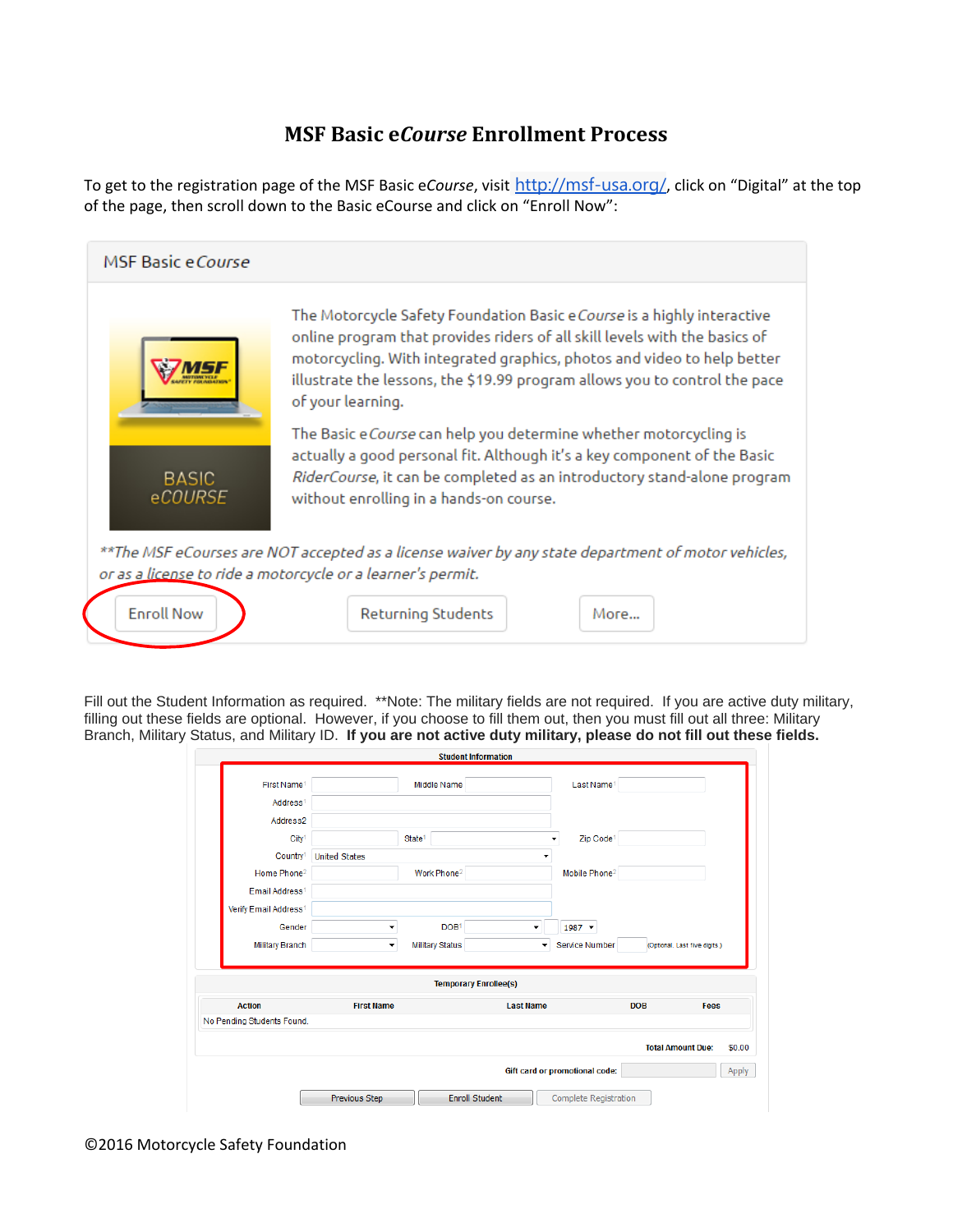Once you have filled in the "Student Information", click on "Enroll Student" at the bottom of the page in the middle

|                                   |                      |                                  | <b>Student Information</b>                 |                                |                          |                               |
|-----------------------------------|----------------------|----------------------------------|--------------------------------------------|--------------------------------|--------------------------|-------------------------------|
| First Name <sup>1</sup>           | <b>Briana</b>        | Middle Name                      |                                            | Last Name <sup>1</sup> Schemm  |                          |                               |
| Address <sup>1</sup>              | 2 Jenner             |                                  |                                            |                                |                          |                               |
| Address2                          |                      |                                  |                                            |                                |                          |                               |
| City <sup>1</sup>                 | Irvine               | California<br>State <sup>1</sup> |                                            | Zip Code <sup>1</sup> 92618    |                          |                               |
| Country <sup>1</sup>              | <b>United States</b> |                                  | ٠                                          |                                |                          |                               |
| Home Phone <sup>2</sup>           | 9497273227           | Work Phone <sup>2</sup>          |                                            | Mobile Phone <sup>2</sup>      |                          |                               |
| Email Address <sup>1</sup>        | b@msf-usa.org        |                                  |                                            |                                |                          |                               |
| Verify Email Address <sup>1</sup> | b@msf-usa.org        |                                  |                                            |                                |                          |                               |
|                                   | Gender Female<br>۰   |                                  | DOB <sup>1</sup> January<br>$\mathbf{v}$ 1 | $1987$ $\star$                 |                          |                               |
| <b>Military Branch</b>            | ۰                    | <b>Military Status</b>           | ۰                                          | <b>Service Number</b>          |                          | (Optional. Last five digits.) |
|                                   |                      |                                  | <b>Temporary Enrollee(s)</b>               |                                |                          |                               |
| <b>Action</b>                     | <b>First Name</b>    |                                  | <b>Last Name</b>                           |                                | <b>DOB</b>               | <b>Fees</b>                   |
| No Pending Students Found.        |                      |                                  |                                            |                                |                          |                               |
|                                   |                      |                                  |                                            |                                | <b>Total Amount Due:</b> | \$0.00                        |
|                                   |                      |                                  |                                            | Gift card or promotional code: |                          | Apply                         |
|                                   |                      |                                  |                                            |                                |                          |                               |

Once you have clicked on "Enroll Student", you will notice your information appear just above the button in a small area called "Temporary Enrollee". Once this occurs, then the Coupon Code field will activate and allow you to type in your code. **Make sure to enter the Coupon Code exactly as provided with no extra spaces in front of or after the code.** Caps sensitive, no spaces or dashes. Then click "Apply".

\*\*We use capital alphabetical letters in the codes. We do not use the number "zero". So if you notice an "O" in your code, it is the capital letter "O".

|               |                      |                                                                                    |            | <b>Temporary Enrollee(s)</b>                                                                                                                                                                                                                                                                                   |         |
|---------------|----------------------|------------------------------------------------------------------------------------|------------|----------------------------------------------------------------------------------------------------------------------------------------------------------------------------------------------------------------------------------------------------------------------------------------------------------------|---------|
| <b>Action</b> | <b>Name</b>          | <b>Address</b>                                                                     | <b>DOB</b> | Fee(s)                                                                                                                                                                                                                                                                                                         |         |
| l∕lx          | <b>Briana Schemm</b> | 2 Jenner<br>Irvine, CA 92618                                                       | 1/1/1987   | Basic eCourse                                                                                                                                                                                                                                                                                                  | \$19.99 |
|               |                      |                                                                                    |            | <b>Total Amount Due:</b>                                                                                                                                                                                                                                                                                       | \$19.99 |
|               |                      |                                                                                    |            | Gift card or promotional code: XXXXXXXXXXXX                                                                                                                                                                                                                                                                    | Apply   |
|               |                      | Additional Student' to add additional temporary enrollees.<br><b>Previous Step</b> |            | Temporary enrollee sucessfully added. Temporary enrollees' seat's are not reserved until the enrollment process is<br>complete. Click 'Complete Registration' to continue the enrollment process or fill out the form again and Click 'Add<br><b>Enroll Additional Student</b><br><b>Complete Registration</b> |         |

After clicking on "Apply", the \$19.99 fee will re-total to \$0.00:

|               |                      |                                     |            | <b>Temporary Enrollee(s)</b>     |                              |                          |            |
|---------------|----------------------|-------------------------------------|------------|----------------------------------|------------------------------|--------------------------|------------|
| <b>Action</b> | <b>Name</b>          | <b>Address</b>                      | <b>DOB</b> |                                  | Fee(s)                       |                          |            |
| / x           | <b>Briana Schemm</b> | 2 Jenner<br><b>Irvine, CA 92618</b> | 1/1/1987   | Basic eCourse                    | Coupon:                      | <b>XXXXXXXXDEPO</b>      | \$19.99    |
|               |                      |                                     |            |                                  | Coupon:<br>Remove            | <b>XXXXXXXXDEPO</b>      | ( \$19.99) |
|               |                      |                                     |            |                                  |                              | <b>Total Amount Due:</b> | \$0.00     |
|               |                      |                                     |            | Gift card or promotional code:   |                              |                          | Apply      |
|               |                      | <b>Previous Step</b>                |            | <b>Enroll Additional Student</b> | <b>Complete Registration</b> |                          |            |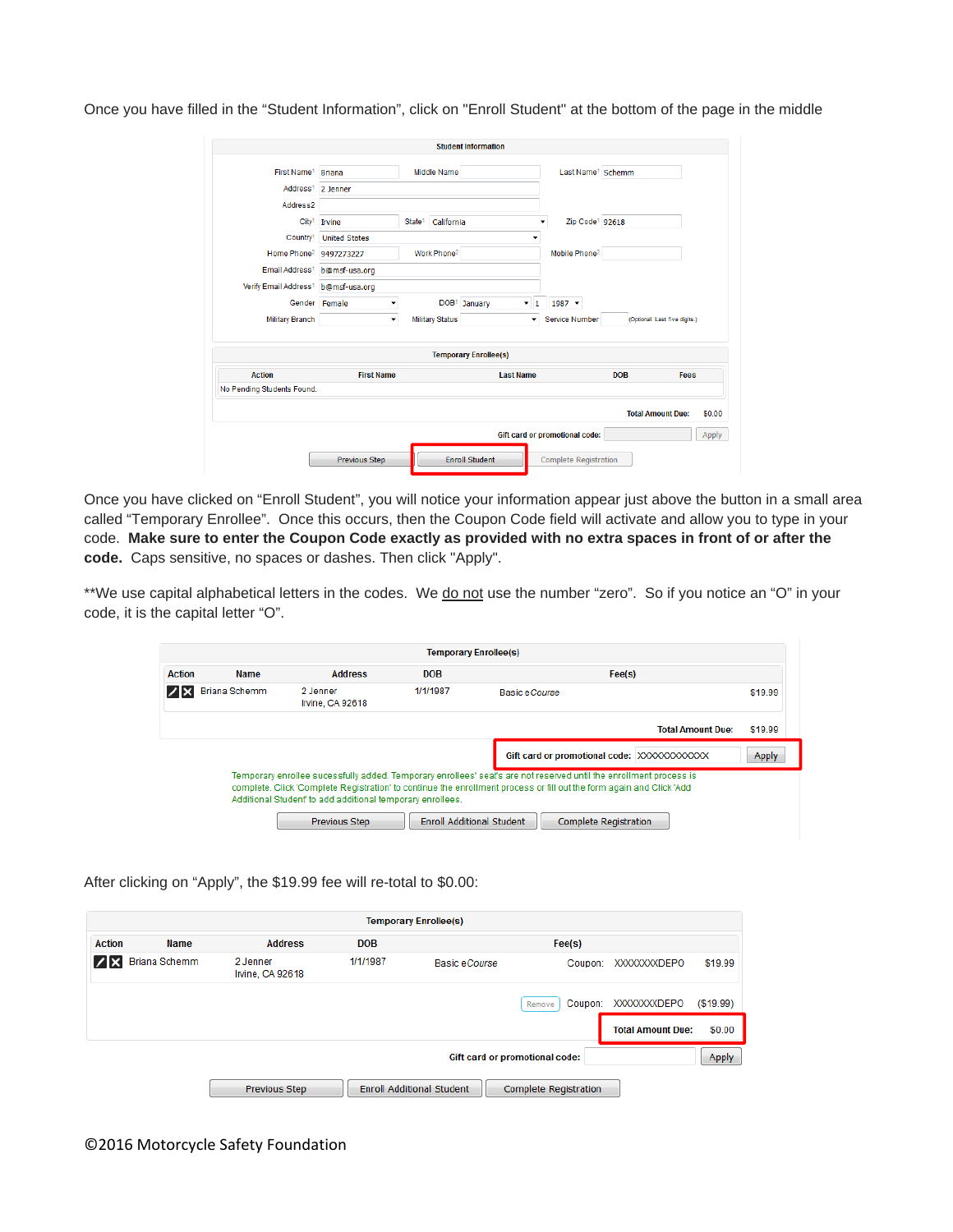Click on "Complete Registration" to move forward to the next page:

|               |                      |                              |            | <b>Temporary Enrollee(s)</b>     |                                |                          |          |
|---------------|----------------------|------------------------------|------------|----------------------------------|--------------------------------|--------------------------|----------|
| <b>Action</b> | <b>Name</b>          | <b>Address</b>               | <b>DOB</b> |                                  | Fee(s)                         |                          |          |
|               | <b>Briana Schemm</b> | 2 Jenner<br>Irvine, CA 92618 | 1/1/1987   | Basic eCourse                    | Coupon:                        | <b>XXXXXXXXDEPO</b>      | \$19.99  |
|               |                      |                              |            |                                  | Coupon:<br>Remove              | <b>XXXXXXXDEPO</b>       | (S19.99) |
|               |                      |                              |            |                                  |                                | <b>Total Amount Due:</b> | \$0.00   |
|               |                      |                              |            |                                  | Gift card or promotional code: |                          | Apply    |
|               |                      | <b>Previous Step</b>         |            | <b>Enroll Additional Student</b> | <b>Complete Registration</b>   |                          |          |

From here, you need to read the Motorcycle eCourse Waiver & Indemnification. Using the scroll-bar on the right side of the agreement, you must read through the agreement to the end to activate the first check-box underneath the agreement:

| <b>Name</b><br><b>Address</b><br>Fee(s)<br>2 Jenner<br>Kat Genovesio<br>Basic eCourse X XXXXXXXXXXXX \$19.99 \$0.00<br>Irvine, CA 92618<br>Motorcycle Safety Foundation eCourse<br><b>Coupon Code:</b><br>: Basic eCourse<br>Motorcycle eCourse Waiver & Indemnification org. 01/13<br>I. READ CAREFULLY: THIS SECTION IS A LEGAL RELEASE,<br>ASSUMPTION OF RISK, WAIVER AND COVENANT NOT TO SUE AGREEMENT<br>In consideration of the Motorcycle Safety Foundation, the<br>training sponsor and their members, employees, RiderCoaches,<br>officers and/or agents (the "Safety Course Providers"),<br>I have read and agree to the above MSF agreement.<br>(Scroll to the bottom of the agreement to enable the checkbox.)<br>I would like the Motorcycle Safety Foundation to contact me about other MSF rider<br>education, training and safety programs.<br><b>Total Amount Due: \$0.00</b><br><b>Confirmation Email Address</b> |                                      |  | Student(s) |       |
|-------------------------------------------------------------------------------------------------------------------------------------------------------------------------------------------------------------------------------------------------------------------------------------------------------------------------------------------------------------------------------------------------------------------------------------------------------------------------------------------------------------------------------------------------------------------------------------------------------------------------------------------------------------------------------------------------------------------------------------------------------------------------------------------------------------------------------------------------------------------------------------------------------------------------------------|--------------------------------------|--|------------|-------|
|                                                                                                                                                                                                                                                                                                                                                                                                                                                                                                                                                                                                                                                                                                                                                                                                                                                                                                                                     |                                      |  |            |       |
|                                                                                                                                                                                                                                                                                                                                                                                                                                                                                                                                                                                                                                                                                                                                                                                                                                                                                                                                     |                                      |  |            |       |
|                                                                                                                                                                                                                                                                                                                                                                                                                                                                                                                                                                                                                                                                                                                                                                                                                                                                                                                                     | elearning.msf-usa.org<br>Course Type |  |            | Apply |
|                                                                                                                                                                                                                                                                                                                                                                                                                                                                                                                                                                                                                                                                                                                                                                                                                                                                                                                                     |                                      |  |            |       |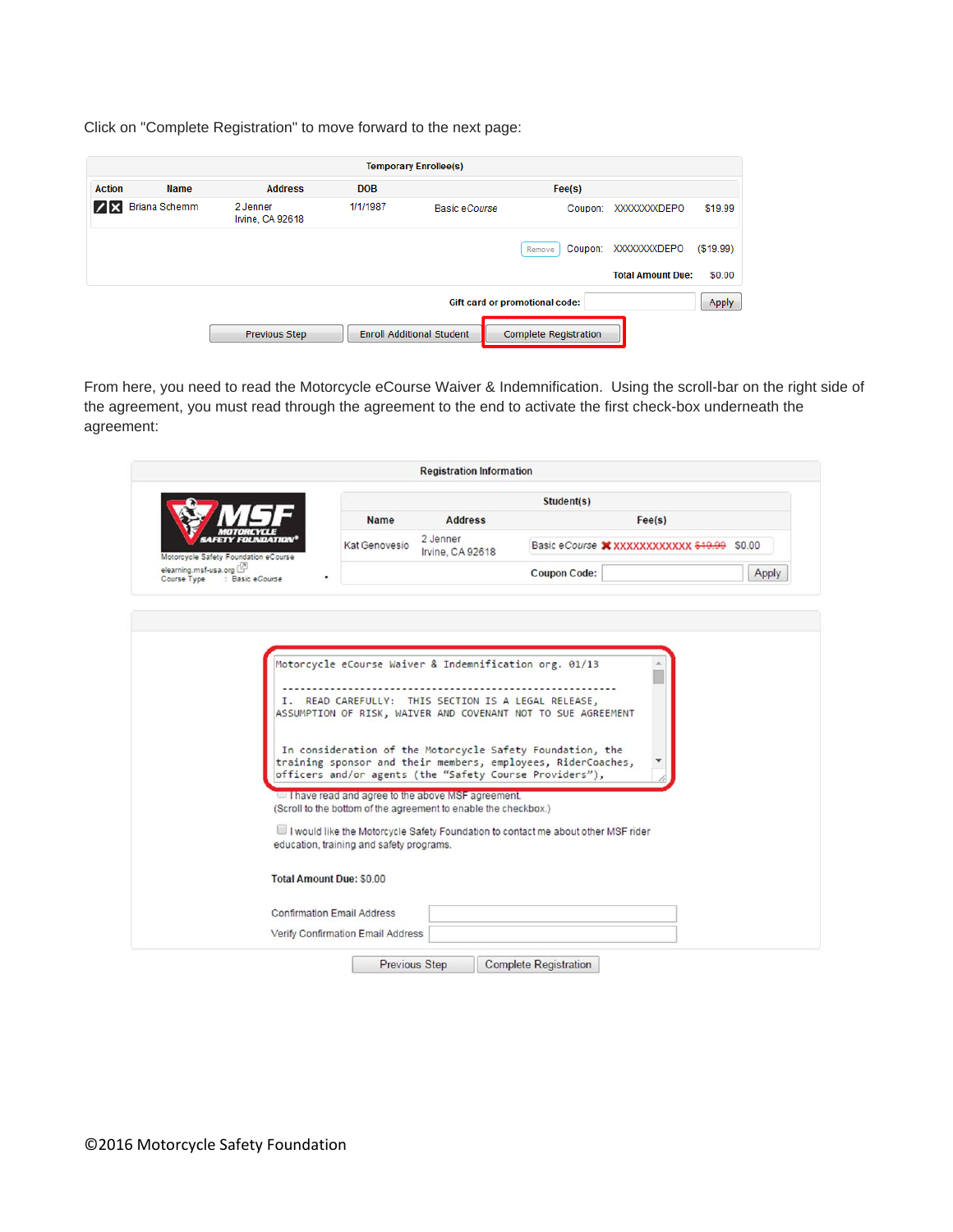Click check on the box under the Agreement to verify that you have read and agree with the Agreement

| AND PAY FOR ANY LOSS FROM CLAIMS OR LAWSUITS AGAINST THE<br>ABOVE-NAMED SAFETY COURSE PROVIDERS ARISING FROM MY USE OF<br>MOTORCYCLES. I have had the opportunity to ask any questions<br>about the indemnification and hold harmless section and I<br>understand its terms and meaning. |                                                           |  |
|------------------------------------------------------------------------------------------------------------------------------------------------------------------------------------------------------------------------------------------------------------------------------------------|-----------------------------------------------------------|--|
|                                                                                                                                                                                                                                                                                          | BY CLICKING ACCEPT, I AGREE TO BE BOUND BY THIS AGREEMENT |  |
|                                                                                                                                                                                                                                                                                          |                                                           |  |
| I have read and agree to the above MSF agreement.<br>(Scroll to the bottom of the agreement to enable the checkbox.)<br>I would like the Motorcycle Safety Foundation to contact me about other MSF rider<br>education, training and safety programs.                                    |                                                           |  |
| <b>Total Amount Due: \$0.00</b>                                                                                                                                                                                                                                                          |                                                           |  |
| <b>Confirmation Email Address</b>                                                                                                                                                                                                                                                        |                                                           |  |

Type your email address in both the "Confirmation Email Address" and Verify Confirmation Email Address" field, then click on "Completion Registration":

| understand its terms and meaning.                                                                                                                                | AND PAY FOR ANY LOSS FROM CLAIMS OR LAWSUITS AGAINST THE<br>ABOVE-NAMED SAFETY COURSE PROVIDERS ARISING FROM MY USE OF<br>MOTORCYCLES. I have had the opportunity to ask any questions<br>about the indemnification and hold harmless section and I |  |
|------------------------------------------------------------------------------------------------------------------------------------------------------------------|-----------------------------------------------------------------------------------------------------------------------------------------------------------------------------------------------------------------------------------------------------|--|
|                                                                                                                                                                  | BY CLICKING ACCEPT, I AGREE TO BE BOUND BY THIS AGREEMENT                                                                                                                                                                                           |  |
| I have read and agree to the above MSF agreement.<br>(Scroll to the bottom of the agreement to enable the checkbox.)<br>education, training and safety programs. | I would like the Motorcycle Safety Foundation to contact me about other MSF rider                                                                                                                                                                   |  |
| <b>Total Amount Due: \$0.00</b>                                                                                                                                  |                                                                                                                                                                                                                                                     |  |
|                                                                                                                                                                  |                                                                                                                                                                                                                                                     |  |
| <b>Confirmation Email Address</b>                                                                                                                                | kgenovesio@msfusa.org                                                                                                                                                                                                                               |  |